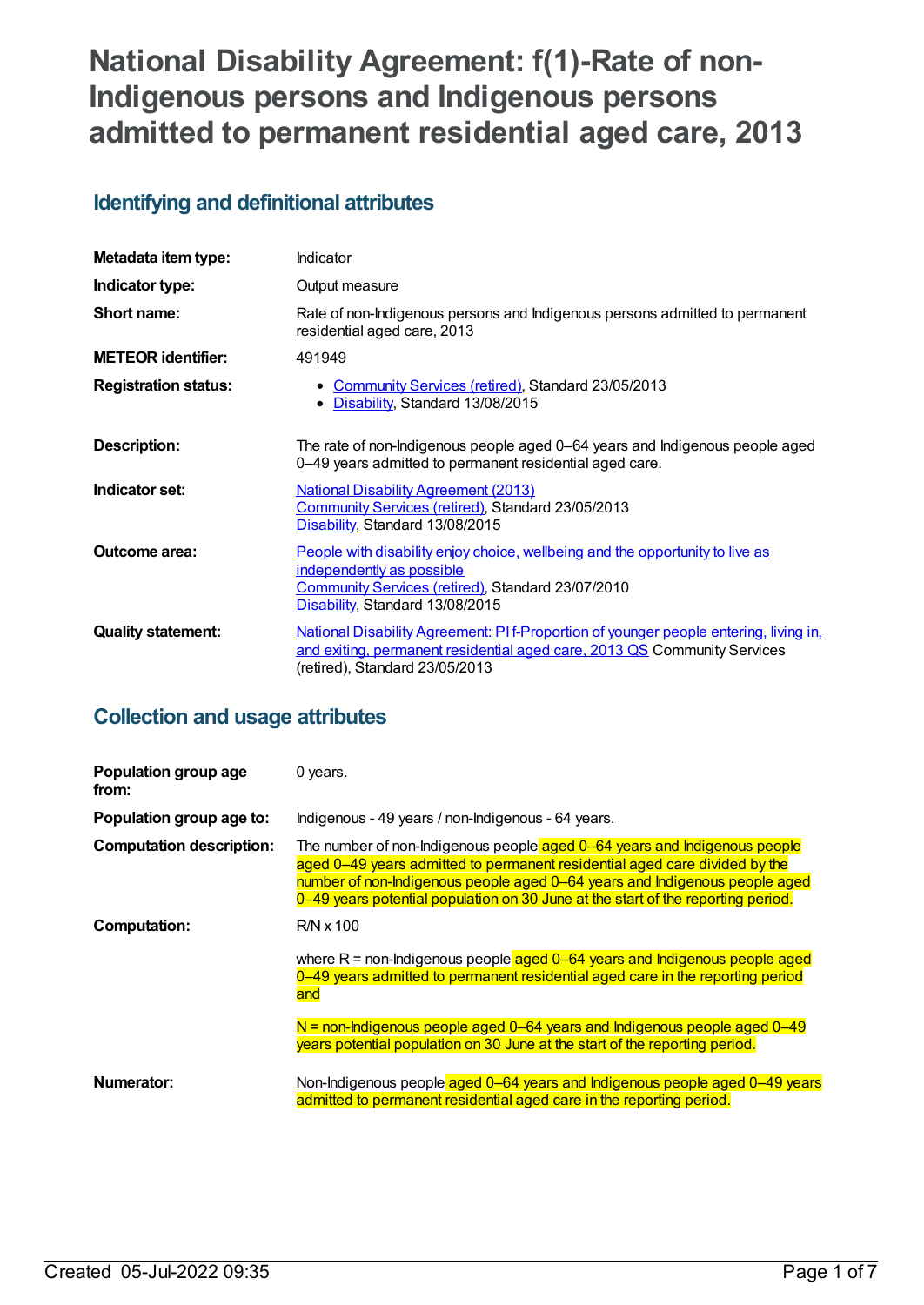#### **Data Element / Data Set**

#### **Data Element**

'Admission to permanent residential aged care services' indicator

#### **Data Source**

Australian Government Department of Health and Ageing's Ageing and Aged Care data warehouse

## **Guide for use**

Data source: DoHA Aged care data warehouse

# **Data Element / Data Set**

[Person—Indigenous](https://meteor.aihw.gov.au/content/270157) status, code N

#### **Data Source**

Australian Government Department of Health and Ageing's Ageing and Aged Care data warehouse

# **Data Element / Data Set**

[Person—age,](https://meteor.aihw.gov.au/content/303794) total years N[NN]

**Data Source**

[AustralianGovernment](https://meteor.aihw.gov.au/content/394091) Department of Health and Ageing's Ageing and Aged Care data warehouse

**Guide for use**

Data source: DoHA Aged care data warehouse

**Denominator data elements:**

**Denominator:** Non-Indigenous people aged 0–64 years and Indigenous people aged 0–49 years potential population on 30 June at the start of the reporting period.

# **Data Element / Data Set**

**Data Element**

Cared accommodation identifier

## **Data Source**

ABS Indigenous [experimental](https://meteor.aihw.gov.au/content/394092) estimates and projections (2001 Censusbased)

# **Data Element / Data Set**

[Person—sex,](https://meteor.aihw.gov.au/content/287316) code N

## **Data Source**

ABS Survey of [Disability,](https://meteor.aihw.gov.au/content/445288) Ageing and Carers (SDAC), 2009

# **Data Element / Data Set**

Person-Indigenous status, code N

**Data Source**

ABS 2006 Census of [Population](https://meteor.aihw.gov.au/content/394447) and Housing

**Data Element / Data Set**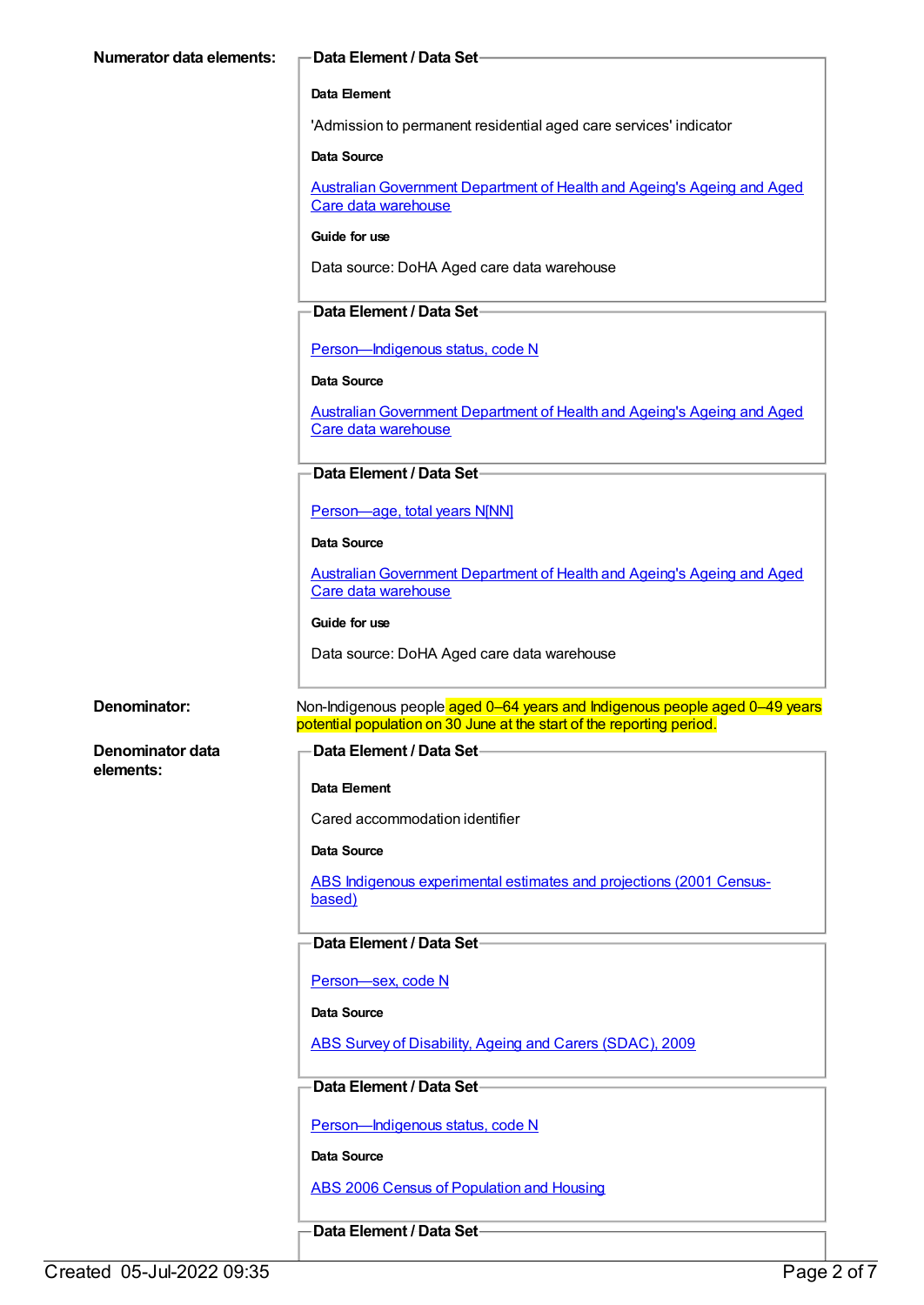Person-age, total years N[NN]

#### **Data Source**

ABS Estimated resident population (total [population\)](https://meteor.aihw.gov.au/content/393625)

# **Data Element / Data Set**

[Person—age,](https://meteor.aihw.gov.au/content/303794) total years N[NN]

**Data Source**

ABS Indigenous [experimental](https://meteor.aihw.gov.au/content/394092) estimates and projections (2001 Censusbased)

# **Data Element / Data Set**

[Person—age,](https://meteor.aihw.gov.au/content/303794) total years N[NN]

**Data Source**

ABS 2006 Census of [Population](https://meteor.aihw.gov.au/content/394447) and Housing

# **Data Element / Data Set**

[Person—extent](https://meteor.aihw.gov.au/content/541585) of core activity limitation, disability flag code N

**Data Source**

ABS 2006 Census of [Population](https://meteor.aihw.gov.au/content/394447) and Housing

# **Data Element / Data Set**

[Person—extent](https://meteor.aihw.gov.au/content/541585) of core activity limitation, disability flag code N

**Data Source**

ABS Survey of [Disability,](https://meteor.aihw.gov.au/content/445288) Ageing and Carers (SDAC), 2009

# **Data Element / Data Set**

**Data Element**

Disability type

**Data Source**

ABS Survey of [Disability,](https://meteor.aihw.gov.au/content/445288) Ageing and Carers (SDAC), 2009

# **Data Element / Data Set**

## **Data Element**

Main health condition

**Data Source**

ABS Survey of [Disability,](https://meteor.aihw.gov.au/content/445288) Ageing and Carers (SDAC), 2009

# **Data Element / Data Set**

[Person—Australian](https://meteor.aihw.gov.au/content/286919) state/territory identifier, code N

**Data Source**

ABS Estimated resident population (total [population\)](https://meteor.aihw.gov.au/content/393625)

**Data Element / Data Set**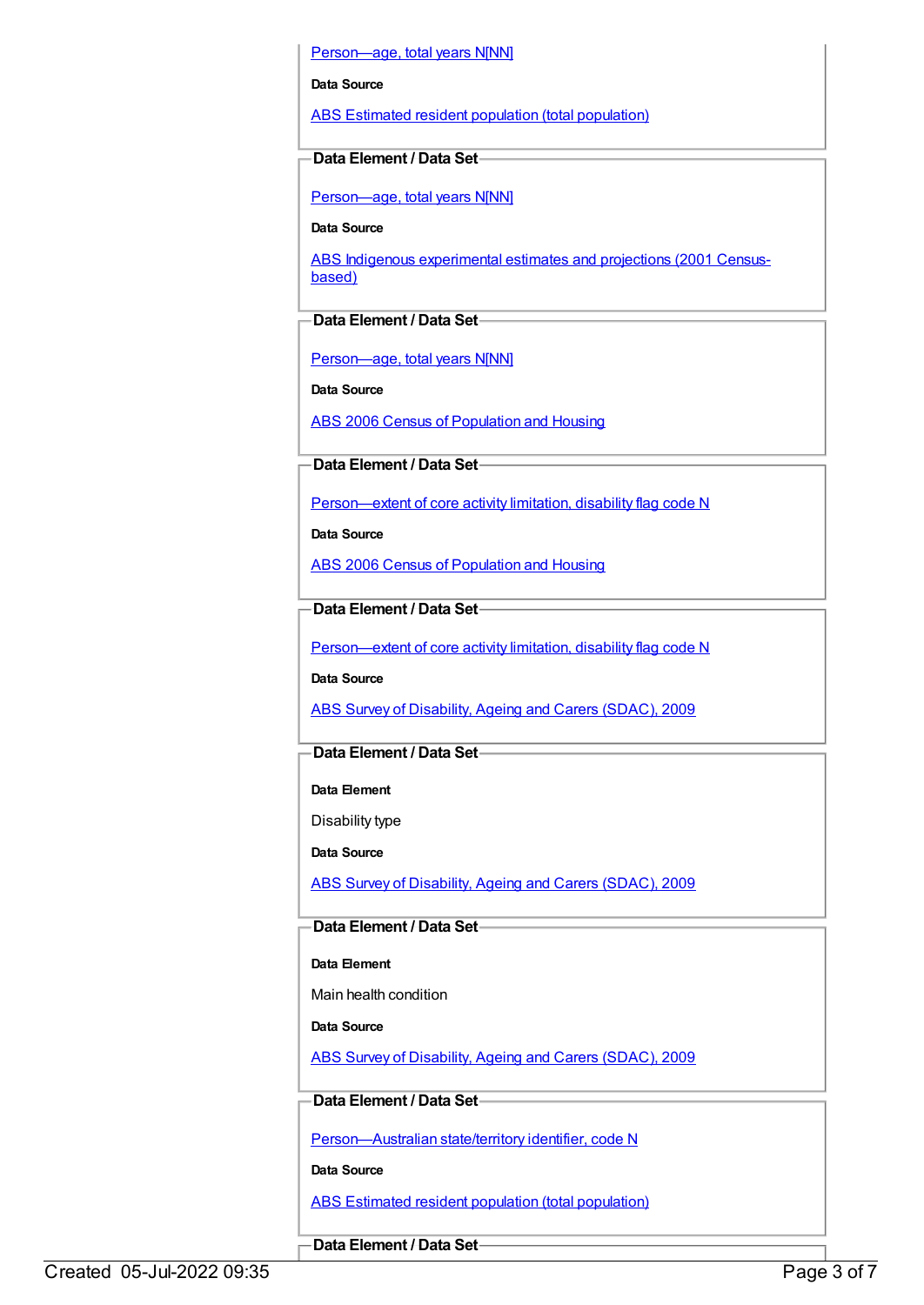#### [Person—Australian](https://meteor.aihw.gov.au/content/286919) state/territory identifier, code N

#### **Data Source**

ABS Indigenous [experimental](https://meteor.aihw.gov.au/content/394092) estimates and projections (2001 Censusbased)

# **Data Element / Data Set**

[Person—Australian](https://meteor.aihw.gov.au/content/286919) state/territory identifier, code N

**Data Source**

ABS 2006 Census of [Population](https://meteor.aihw.gov.au/content/394447) and Housing

# **Data Element / Data Set**

[Person—sex,](https://meteor.aihw.gov.au/content/287316) code N

**Data Source**

ABS Estimated resident population (total [population\)](https://meteor.aihw.gov.au/content/393625)

## **Data Element / Data Set**

[Person—sex,](https://meteor.aihw.gov.au/content/287316) code N

**Data Source**

ABS Indigenous [experimental](https://meteor.aihw.gov.au/content/394092) estimates and projections (2001 Censusbased)

## **Data Element / Data Set**

[Person—sex,](https://meteor.aihw.gov.au/content/287316) code N

**Data Source**

ABS 2006 Census of [Population](https://meteor.aihw.gov.au/content/394447) and Housing

**Disaggregation:** Non-Indigenous:

State/territory by age group (0-49 years, 50-64 years and total 0-64 years)

Indigenous:

• State/territory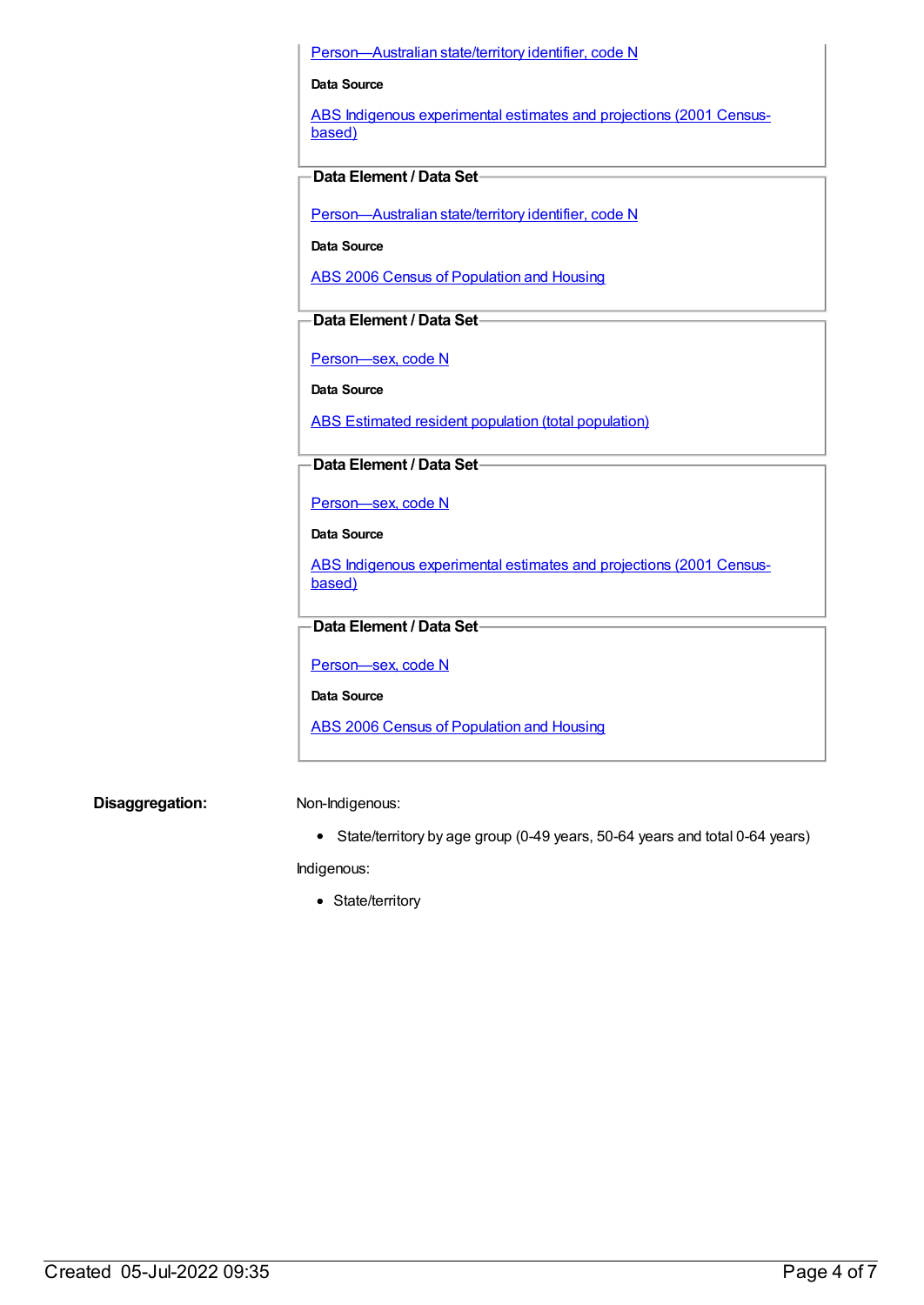## **Disaggregation data elements:**

#### **Data Element / Data Set**

[Person—Australian](https://meteor.aihw.gov.au/content/286919) state/territory identifier, code N

**Data Source**

Australian Government Department of Health and Ageing's Ageing and Aged Care data warehouse

# **Data Element / Data Set**

[Person—Indigenous](https://meteor.aihw.gov.au/content/291036) status, code N

#### **Data Source**

[AustralianGovernment](https://meteor.aihw.gov.au/content/394091) Department of Health and Ageing's Ageing and Aged Care data warehouse

# **Data Element / Data Set**

[Person—age,](https://meteor.aihw.gov.au/content/303794) total years N[NN]

#### **Data Source**

[AustralianGovernment](https://meteor.aihw.gov.au/content/394091) Department of Health and Ageing's Ageing and Aged Care data warehouse

# **Representational attributes**

| <b>Representation class:</b> | Rate    |
|------------------------------|---------|
| Data type:                   | Real    |
| Unit of measure:             | Person  |
| Format:                      | N[NN.N] |

# **Indicator conceptual framework**

**Framework and dimensions:**

#### Autonomy and [participation](https://meteor.aihw.gov.au/content/392703)

- [Economic](https://meteor.aihw.gov.au/content/392708) resources and security
- Education and [knowledge](https://meteor.aihw.gov.au/content/392707)
- **[Employment](https://meteor.aihw.gov.au/content/392706) and labour force participation**
- [Recreation](https://meteor.aihw.gov.au/content/392705) and leisure
- Transport and [communication](https://meteor.aihw.gov.au/content/392704)

## Social [cohesion](https://meteor.aihw.gov.au/content/392693)

- Community and civic [engagement](https://meteor.aihw.gov.au/content/392697)
- Family formation and [functioning](https://meteor.aihw.gov.au/content/392696)
- Social and support [networks](https://meteor.aihw.gov.au/content/392695)
- [Trust](https://meteor.aihw.gov.au/content/392694)

# **Data source attributes**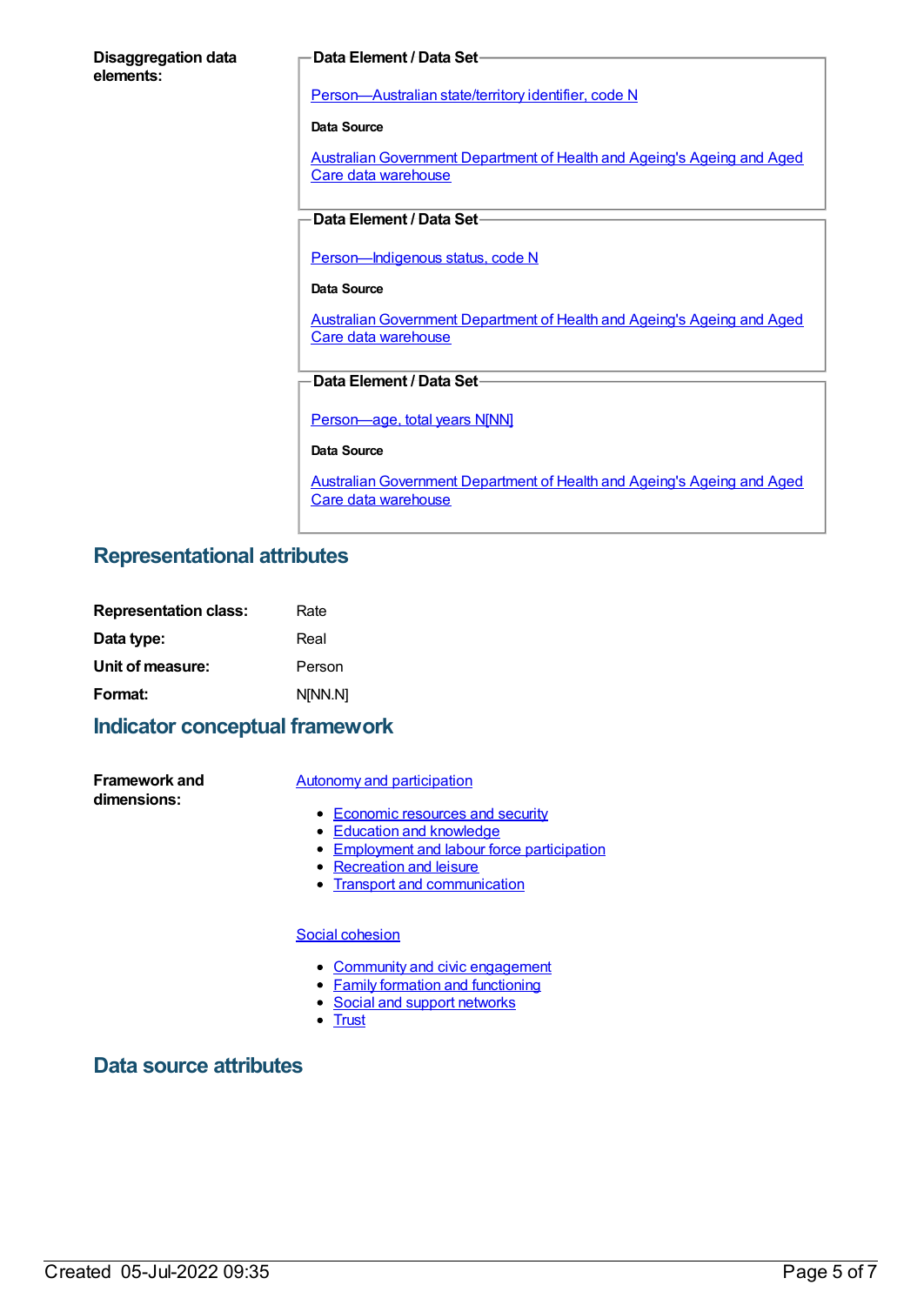#### ABS Indigenous experimental estimates and projections (2001 [Census-based\)](https://meteor.aihw.gov.au/content/394092)

**Frequency**

Periodic

**Quality statement**

ABS Indigenous [experimental](https://meteor.aihw.gov.au/content/449223) estimates and projections, QS

**Data custodian**

Australian Bureau of Statistics

#### **Data Source**

Australian Government Department of Health and Ageing's Ageing and Aged Care data warehouse

**Frequency**

Annual (based on ongoing data collection)

**Data custodian**

Department of Health and Ageing

#### **Data Source**

ABS Survey of [Disability,](https://meteor.aihw.gov.au/content/445288) Ageing and Carers (SDAC), 2009

**Frequency**

**Data custodian**

Australian Bureau of Statistics

# **Data Source**

ABS Estimated resident population (total [population\)](https://meteor.aihw.gov.au/content/393625)

**Frequency**

**Quarterly** 

**Quality statement**

ABS Estimated resident population (total [population\),](https://meteor.aihw.gov.au/content/449216) QS

**Data custodian**

Australian Bureau of Statistics

#### **Data Source**

ABS 2006 Census of [Population](https://meteor.aihw.gov.au/content/394447) and Housing

#### **Frequency**

Every 5 years

**Data custodian**

Australian Bureau of Statistics

# **Accountability attributes**

**Reporting requirements:** Annually to COAG. **Organisation responsible for providing data:** Australian Institute of Health and Welfare.